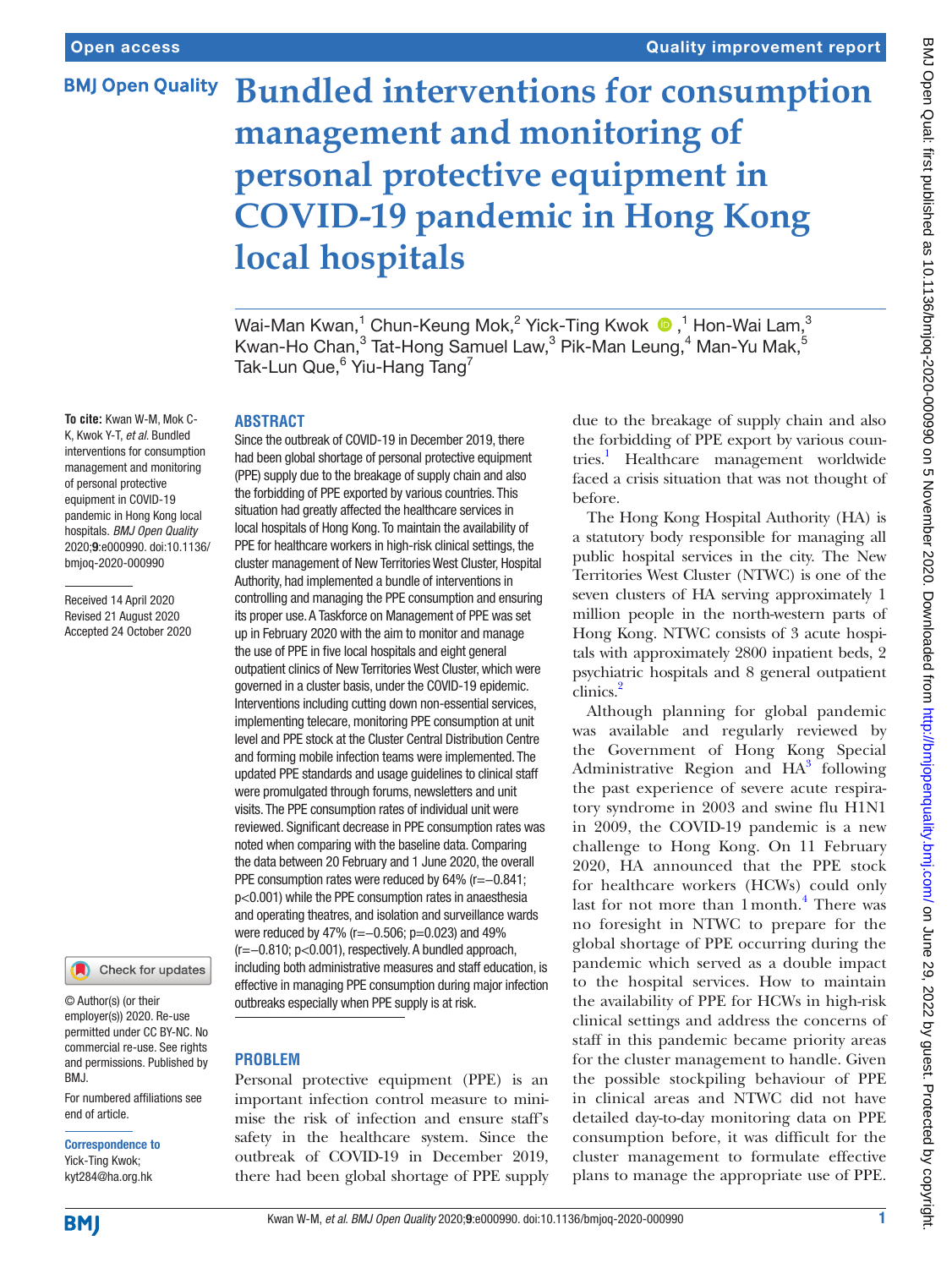Therefore, an NTWC Taskforce on Management of PPE (the Taskforce) was set up to manage the PPE consumption and to formulate strategic plans. This report outlined the interventions made by the Taskforce which aimed to reduce the overall PPE consumption rate by 50% of its peak during the early phase of the pandemic.

#### **BACKGROUND**

Since December 2019, there had been an unexpected emergence of pneumonia cases in Wuhan City, Hubei province, China.<sup>[5](#page-5-4)</sup> This disease was later found to be caused by a novel type of coronavirus, which was later known as COVID-19.<sup>6</sup> The WHO declared this COVID-19 epidemic a Public Health Emergency of International Concern on 30 January 2020 and a pandemic on 11 March  $2020.^{78}$ 

With the first case of COVID-19 being confirmed in Hong Kong on 23 January 2020,<sup>[9](#page-5-7)</sup> the epidemic had led to a city-wide panic, triggering fear-related behavioural changes and altering consumption behaviour in both the public and healthcare sectors as described in previous major infection outbreaks. $\frac{10 \text{ }\Omega}{11}$  The WHO warned of 'severe disruption' in the PPE market and the worldwide stocks were 'now insufficient' to meet the demand.<sup>[12 13](#page-5-9)</sup> The situation had been further exacerbated by widespread and inappropriate use of PPE by HCWs and the break in the supply chain of PPE worldwide.<sup>[14](#page-5-10)</sup>

To face the global shortage of PPE supply, the WHO announced its interim guidance on the use of PPE in this COVID-19 outbreak in healthcare settings on 27 February 2020. There were three key principles: (1) minimise the need for PPE, (2) ensure the use of PPE is rational and appropriate, and (3) coordinate PPE supply chain management mechanisms.<sup>[1](#page-5-0)</sup> Local hospitals in Hong Kong need to deal with the first two areas while HA head office had sped up her PPE sourcing, tendering and procurement processes.

#### **MEASUREMENT**

To effectively control and monitor the PPE consumption and ensure proper usage of PPE, all units in NTWC were asked to report their stock levels of PPE items including face shields, surgical masks, N95 respirators and isolation gowns (levels 1 and 3 of Association for the Advancement of Medical Instrumentation standards), twice weekly to the Taskforce. The trends of daily PPE consumption in each individual unit and all hospitals and clinics were calculated by averaging the weekly differences between the opening and closing stock levels of individual unit, and taking into account the supply of PPE from the NTWC Central Distribution Centre (warehouse in NTWC to store and distribute medical equipment and consumables) and the return of surplus items to the NTWC Central Distribution Centre within each measuring period. Ongoing PPE consumption charts were used to present the observed data over a specific period of time which helped to track the information and predict the trends.

BMJ Open Qual: first published as 10.1136/bmjoq-2020-000990 on 5 November 2020. Downloaded from http://bmjopenquality.bmj.com/ on June 29, 2022 by guest. Protected by copyright. BMJ Open Qual: first published as 10.1136/bmjoq-2020-000990 on 5 November 2020. Downloaded from dumidished as 10.1136/bmjoq-29. 2022 by guest. Protected by copyright.

The estimated daily PPE consumption data on 20 February 2020 were taken as the baseline measurement and it was about 112000 pieces per day (0.50 per inpatient bed-day occupancy) for all units in NTWC. In particular, critical areas including anaesthesia and operating theatres, and isolation and surveillance wards, the PPE consumption rates were 402 pieces per day (1.09 per operation) and 1753 pieces per day (0.23 per inpatient bed-day occupancy of related specialties), respectively. Pearson correlation was used to evaluate whether there were any significant changes on the PPE consumption rates after the interventions. Statistical significance was considered when the p value was less than 0.05. The data were analysed using SPSS V.26.

#### **DESIGN**

The Taskforce, comprising members of senior management, was set up in NTWC with the aim to monitor and manage the usage of PPE. Since early February 2020, the following five interventions had been implemented by the Taskforce:

#### **Cut down non-essential clinical services**

In order to concentrate manpower and resources (including PPE) to face the COVID-19 challenge, many non-urgent clinical services including operations and endoscopy services were postponed or cancelled. Outpatient and day care services were cut substantially and appointments were rescheduled together with the drug refilling programme for patients with stable chronic illnesses.

#### **Implementation of telecare**

Telecare was not popular in HA before the COVID-19 outbreak. With the substantial clinical service cut, telecare was considered a workable substitute of service provision to affected patients to minimise patient visits to hospitals or clinics, especially in the rehabilitative and allied health settings, for example, physiotherapy, occupational therapy, dietetics, speech therapy and clinical psychology. This was also introduced in elderly care consultations to nursing home residents and psychiatric consultations to hospital inpatients in isolation settings. Without the need of direct patient contact, the requirement of PPE was much reduced. The service cut down also helped to reduce people's traffic in hospital areas so as to reduce cross-infections in clinical settings.

#### **Formation of mobile infection teams working in high-risk areas and handling high-risk procedures**

High-level PPE, for example, N95 respirators, is essential for HCWs working in high-risk areas or performing high-risk procedures like aerosol-generating procedures (AGP). Changing PPE after each patient encounter was the usual practice. However, with the support from Centers for Disease Control and Prevention of the USA,<sup>15</sup> and HA Central Committee on Infectious Disease and Emergency Responses, an extended use of PPE was allowed during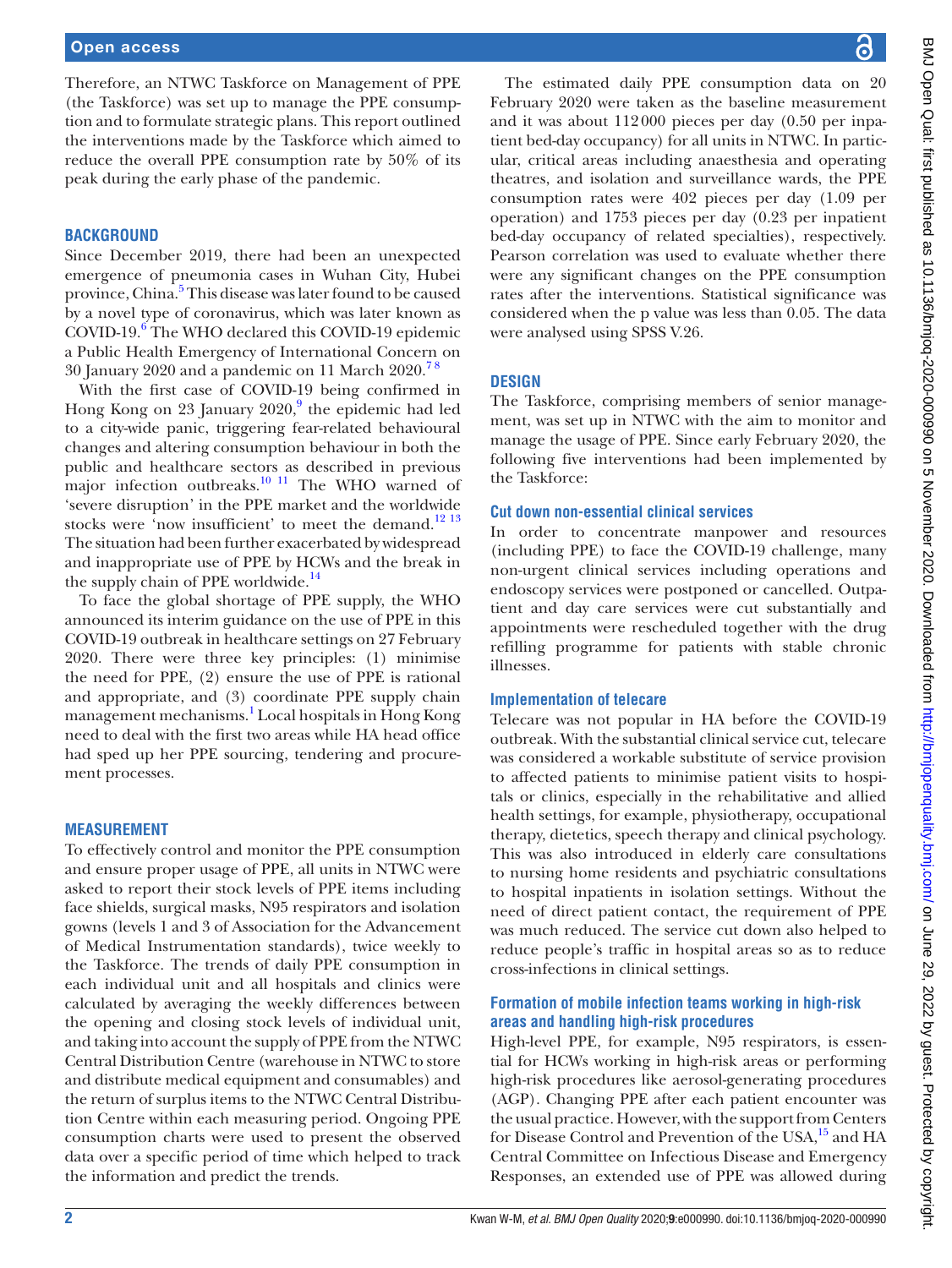PPE shortage period. Staff could take care of several high-risk patients continuously without changing their N95 respirators if they were not obviously soiled. Face shield could be used during the caring process to reduce the chance of contamination. This idea generated the formation of small mobile infection teams (iTeams) in various clinical settings, for example, physiotherapists performing chest physiotherapy and sputum suction, anaesthesia AGP team performing intubation and extubation for patients undergoing surgery, nursing care of several patients in isolation ward cubicles and portering service for high-risk patient transfers. The iTeams usually consisted of a small number of staff highly experienced for the job. The re-engineering of the workflow concentrated the experienced staff for high-risk duties with adequate protection and reduce the PPE consumption.

#### **Monitoring of PPE consumption at unit level and stock at NTWC Central Distribution Centre**

There was no automated monitoring of the consumption rates of PPE by individual unit in NTWC before. In order to closely monitor the situation, all clinical units were asked to report to the Taskforce their local PPE stock count twice per week. In areas where the PPE consumption rates were high, for example, accident and emergency departments, isolation wards, surveillance wards, intensive care units, anaesthesia and operating theatres, daily stock take was conducted. Also, the PPE stock level in the NTWC Central Distribution Centre was closely monitored to ensure there was a healthy supply and demand of PPE.

### **Communication with staff through forums, visits and newsletters**

Communication is vital to address any prevailing misinformation and stigma and reduce the fear and anxiety of staff and public during the pandemic.<sup>[3](#page-5-2)</sup> Weekly staff forums were held in hospitals with videoconferencing to other satellite sites. The contents included updated information about the virus and the epidemic, guidelines from HA and Hong Kong government and administrative support to staff. Other communication channels like e-newsletters, smartphone messages, point of contact for staff's enquiries and direct unit visits to answer queries were also conducted.

#### **STRATEGY**

All interventions were discussed and agreed by the Taskforce before implementation. The baseline PPE consumption rates of individual unit were taken as references for devising strategic plans in order to minimise PPE consumption in different areas.

The non-essential clinical services were reduced in early February 2020, so that PPE could be reserved for critical areas and essential services. Elective surgeries and diagnostic imaging services were reduced by 60% while non-urgent endoscopy services and day hospital activities were suspended. iTeams and telecare were subsequently

implemented in late February 2020 since time was required to communicate with iTeams staff and prepare for the technical systems and equipment, for example, collecting mobile devices for the units conducting telecare and setting up the necessary network and software applications. The effectiveness of the interventions was then monitored through the PPE consumption rates.

The PPE consumption data also helped the Taskforce to identify areas of deviant of PPE consumption and remedial actions would be taken immediately. For example, unit managers were asked to be aware of any malpractice and site visits were conducted to the units for promulgation of updated PPE standard guidelines. The information helped the Taskforce to quantify and visualise the trend of PPE depletion (down to individual item model) and to forecast the critical level of PPE stock when further service adjustment or suspension would be required. For example, N95 respirator was always the focus of concern as its supply source was limited but its role was critical for HCWs working in isolation settings. It was noted from the data analysis that there was relatively more availability of some rare models of N95 respirators in the NTWC Central Distribution Centre for which only a small number of HCWs had passed the fit test. As such, these HCWs were encouraged to use these rare models first and spare the stock of common models to the general pool of HCWs. N95 respirator fit tests were also slowed down for staff not working in high-risk areas to preserve and prioritise the supply of N95 respirators for critical areas handling suspected or confirmed patients with COVID-19.<sup>16</sup>

The PPE guidelines and their subsequent revisions according to the updated knowledge of the disease had generated concerns and uncertainties among HCWs. An open attitude to communicate with staff and a transparent culture were important to solicit understanding and support from them.

## **RESULTS**

When comparing data between 20 February and 1 June 2020, significant decreasing trends were found in the overall PPE consumption per inpatient bed-day occupancy (decrease in 64%; r=−0.841; p<0.001) ([figure](#page-3-0) 1), PPE consumption in anaesthesia and operating theatres per operation performed (decrease in 47%; r=−0.506; p=0.023) ([figure](#page-3-1) 2) and PPE consumption in isolation and surveillance wards per inpatient bed-day occupancy of relevant specialties (decrease in 49%; r=−0.810; p<0.001) [\(figure](#page-4-0) 3). Since the implementation of the bundle of interventions, there was no incident of crossinfection for both HCWs and patients occurring in clinical settings, which demonstrated the safety aspect of the interventions.

#### **LESSONS AND LIMITATIONS**

The success of the bundled interventions depends both on the efforts of the local hospitals and the corporate direction. The guidance from HA was also an important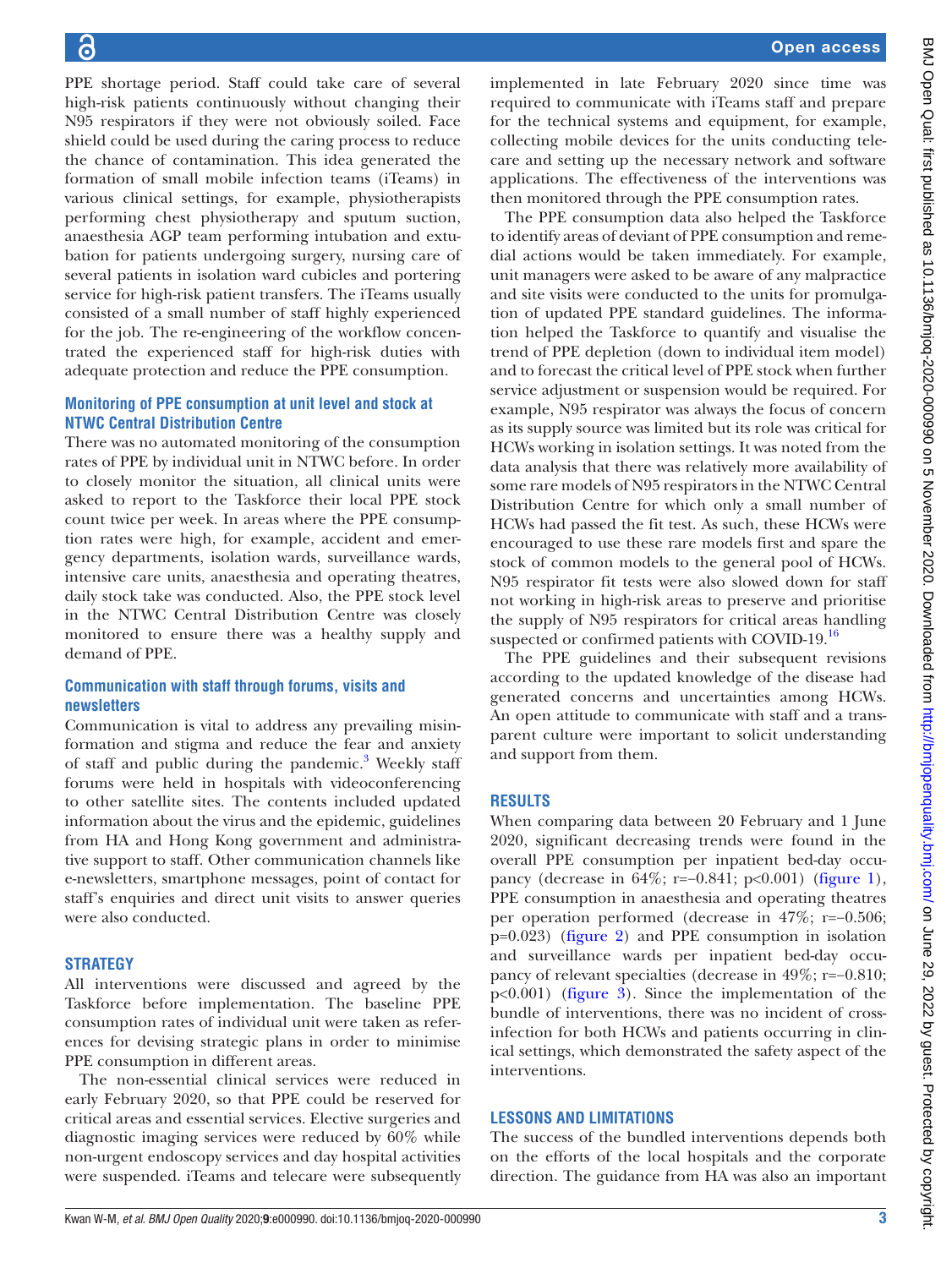success factor. The adjustment of clinical services under the HA Emergency Response Level and revising the guidance on the proper use of PPE for different duties in hospitals were facilitating factors for the interventions.<sup>17</sup> Under the stress of supply and stock shortage of PPE in all public hospitals, the proper and rational use of PPE is a critical step in combating the pandemic. Using PPE of higher standard in low-risk procedures is irrational, as it does not provide extra protection but rather gives staff a false sense of security and such malpractice would deplete the stock of high-level PPE for staff working in high-risk areas. Staff may also be unfamiliar with the donning and doffing procedures when using high-standard PPE, which would paradoxically increase their risk of infection.<sup>1819</sup> Apart from communication and education to staff, close monitoring and managing of PPE consumption is important for hospital management to handle this crisis of PPE shortage. However, this is a complex exercise for NTWC because there are hundreds of clinical units. The setting up of the PPE Taskforce and the assignment of dedicated staff (both clinical and administrative) to focus on the issue were instrumental. The temporary drastic cut down of non-essential services at the beginning was a major step to take. This facilitated the infection control by reducing people's entry to hospitals and significantly

0.60

0.50

 $0.30$ 

 $0.20$ 

<span id="page-3-0"></span> $0.10$  $0.00$ 

**Estimated Daily PPE 0.40** 

**Consumption Rate** 

(PPE per In-patient

Bed Day Occupancy)

 $0.50$ 

20  $27$ 

Feb

39

Feb

 $0.33$ 

5  $12$ 19 26  $\overline{\mathbf{2}}$ g

Mar Mar 0.30

Apr Apr

Date

 $0.23$ 

16

 $0.28$ 

Mar Apr

 $0.26$ 

 $0.26$  0.26

Mar

units in New Territories West Cluster.





<span id="page-3-1"></span>Figure 2 Estimated daily consumption rates of personal protective equipment (PPE) from 20 February to 1 June 2020 in anaesthesia and operating theatres after the implementation of iTeams responsible for performing aerosol-generating procedures (AGP).

3-month stock of PPE according to the Pandemic Preparatory  $Plan<sub>2</sub><sup>22</sup>$  $Plan<sub>2</sub><sup>22</sup>$  $Plan<sub>2</sub><sup>22</sup>$  the unexpected PPE consumption rose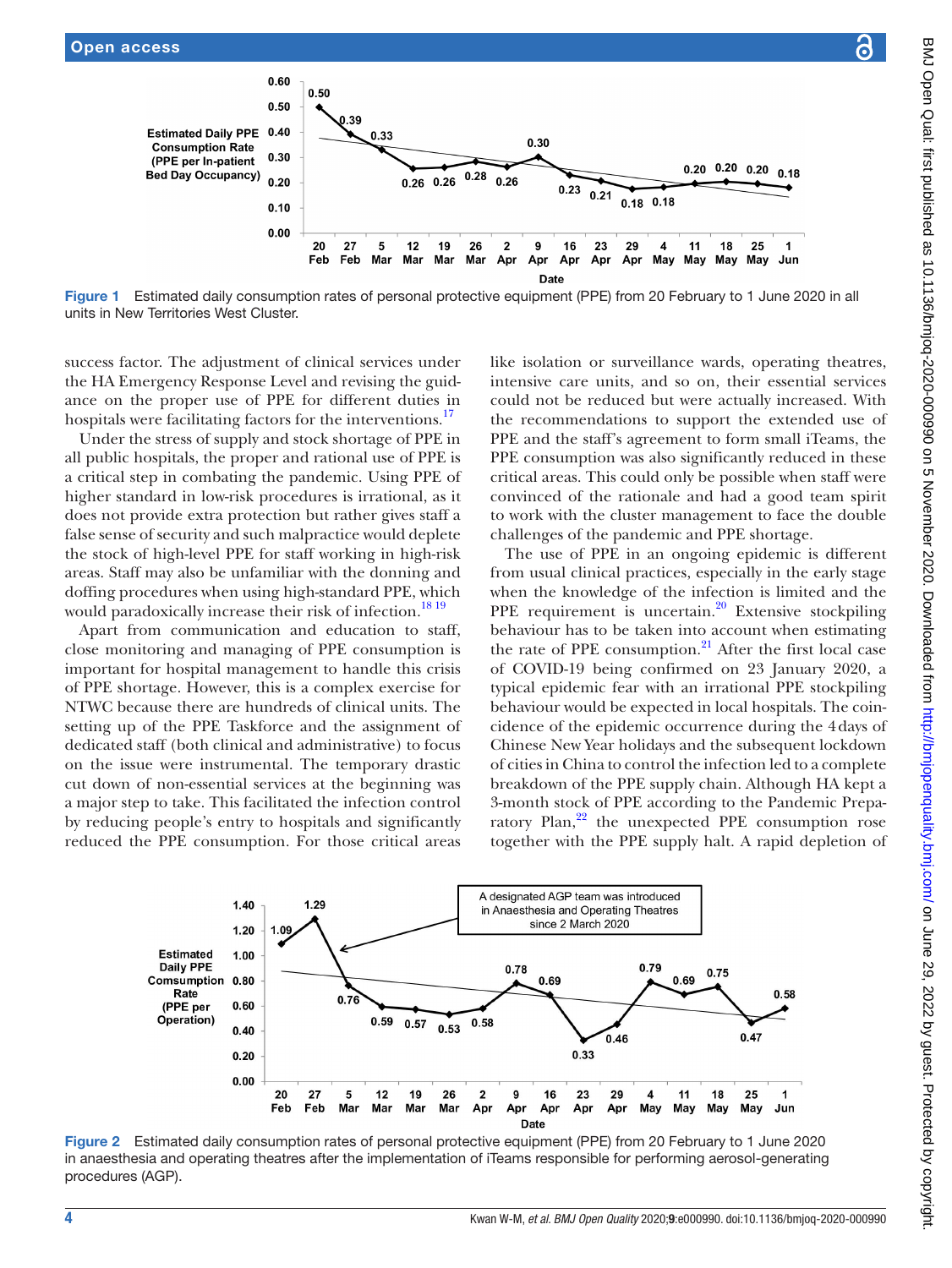

<span id="page-4-0"></span>Figure 3 Estimated daily consumption rates of personal protective equipment (PPE) from 20 February to 1 June 2020 in isolation and surveillance wards for confirmed and suspected patients with COVID-19.

PPE stock of HA to a critical level of only around 1month occurred in early February 2020. As a lesson to learn, HA had aimed at keeping a 6-month PPE stock for pandemic preparation in the future.<sup>[23](#page-5-18)</sup>

The designated PPE Taskforce was set up at the critical moment in NTWC to deal with the crisis. No single solution could solve the big and imminent problem of PPE shortage in a pandemic. Thus, a bundle of interventions was implemented. The key success factors are soliciting the support and understanding of staff and accurately estimating and monitoring the PPE consumption rates. It is important to understand the workflow and the usual practices of different units and their PPE consumption in relation to the nature of the job. The Taskforce emphasised to staff about the goal to strive for zero infection incident among HCWs in clinical settings and encouraged the rational use of PPE. Establishing a mutual trust between the hospital staff and the cluster management is of paramount importance. The cluster management had to convince the staff that actions were taken quickly and decisively. The 'TRUE' (Transparent, Rumour clarification, Updates and Education) principles for risk communication in crisis had been useful for disseminating clear, concise and up-to-date information to staff through staff forums, e-newsletters, direct unit visits, and so on.<sup>2</sup>

Together with the stabilisation of PPE stock, the results demonstrated that the bundle of interventions was successful to achieve the aim of reducing 50% of overall PPE consumption rate. This was the results of the improved understanding of the disease nature of COVID-19 and what PPE requirement standards could be adjusted and the increasingly rational behaviour of the staff in using PPE. This instilled a calm and controlled atmosphere in clinical areas which was very precious and critical when one was facing a pandemic infection of unprecedented proportions.

The experience in this programme could shed some light to future pandemic preparatory planning. PPE supply and demand would be a key area to look into. PPE is now considered as one of the strategic national stockpile items for the management of infectious disease outbreaks in many countries. Simulation exercises should be run to evaluate how PPE supply and demand could

be accurately monitored during crisis. $25$  Expanding the supply source of PPE would be a global movement. The guarantee of a stable PPE supply chain is instrumental to allay the fears of HCWs in handling infection epidemics. While adopting the iTeams concept to clinical services was successful, research into its effectiveness and safety, and the possible expansion to other service areas should be conducted. Telecare showed its distinct role to offer healthcare during infection outbreaks. Its potential to further develop is huge and it should be further studied as an alternative to the usual patient care.<sup>[26 27](#page-5-21)</sup> Last but not least, education on infection control, including the proper use of PPE and other precautionary measures, remains to be fundamental to ensuring staff safety in infection outbreaks.

This study had several limitations. First, the regular stock-taking exercise only provided a calculated estimation of daily PPE consumption of units which might be slightly different from the exact figures. However, the estimation appeared to be a good one and the actual stock on hand could be confidently monitored. Second, the sustainability of the interventions has to be evaluated to ensure they are effective in the ever-changing environment and pandemic situation. It would be expected that these bundled measures may not be applicable during the resumption of normal hospital services. The cluster management should study the practicality and feasibility of modifying and adopting those interventions under the 'new normal' of healthcare after COVID-19. Third, since the management of PPE consumption requires a prompt response, thorough planning by the plan-do-study-act cycle was considered difficult under this circumstance as it usually requires careful planning and more evaluation in the process.<sup>28</sup> Therefore, ongoing PPE consumption charts were used for outcome measuring such that the cluster management could make effective decisions according to the latest trends.

### **CONCLUSION**

Facing the COVID-19 pandemic together with the global PPE supply shortage, this programme demonstrated a successful approach to monitor and control